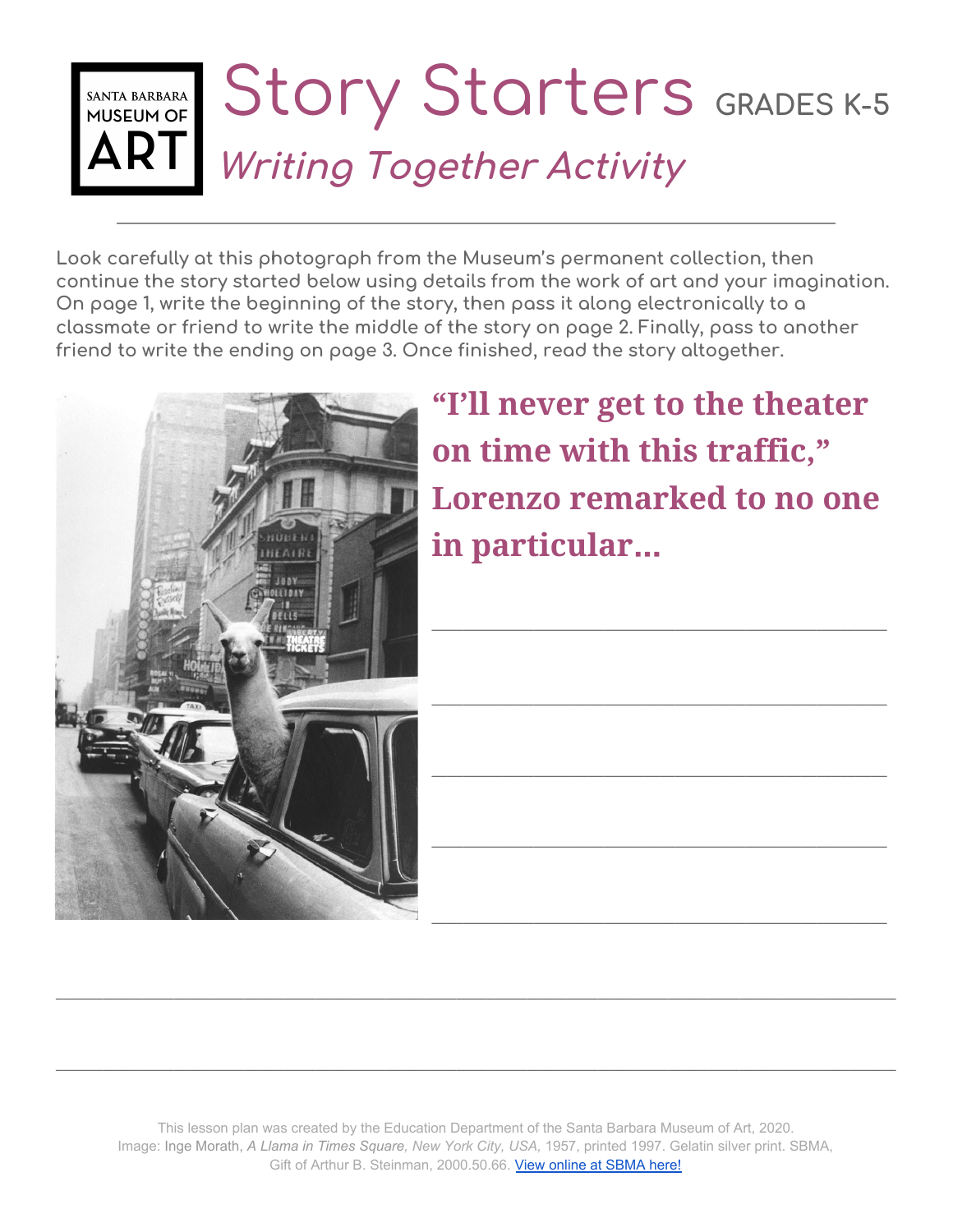## Switch Writer! Write the middle of the story.

| This lesson plan was created by the Education Department of the Santa Barbara Museum of Art, 2020. |  |
|----------------------------------------------------------------------------------------------------|--|
|                                                                                                    |  |

Image: Inge Morath, A Llama in Times Square, New York City, USA, 1957, printed 1997. Gelatin silver print. SBMA, Gift of Arthur B. Steinman, 2000.50.66. View online at SBMA here!